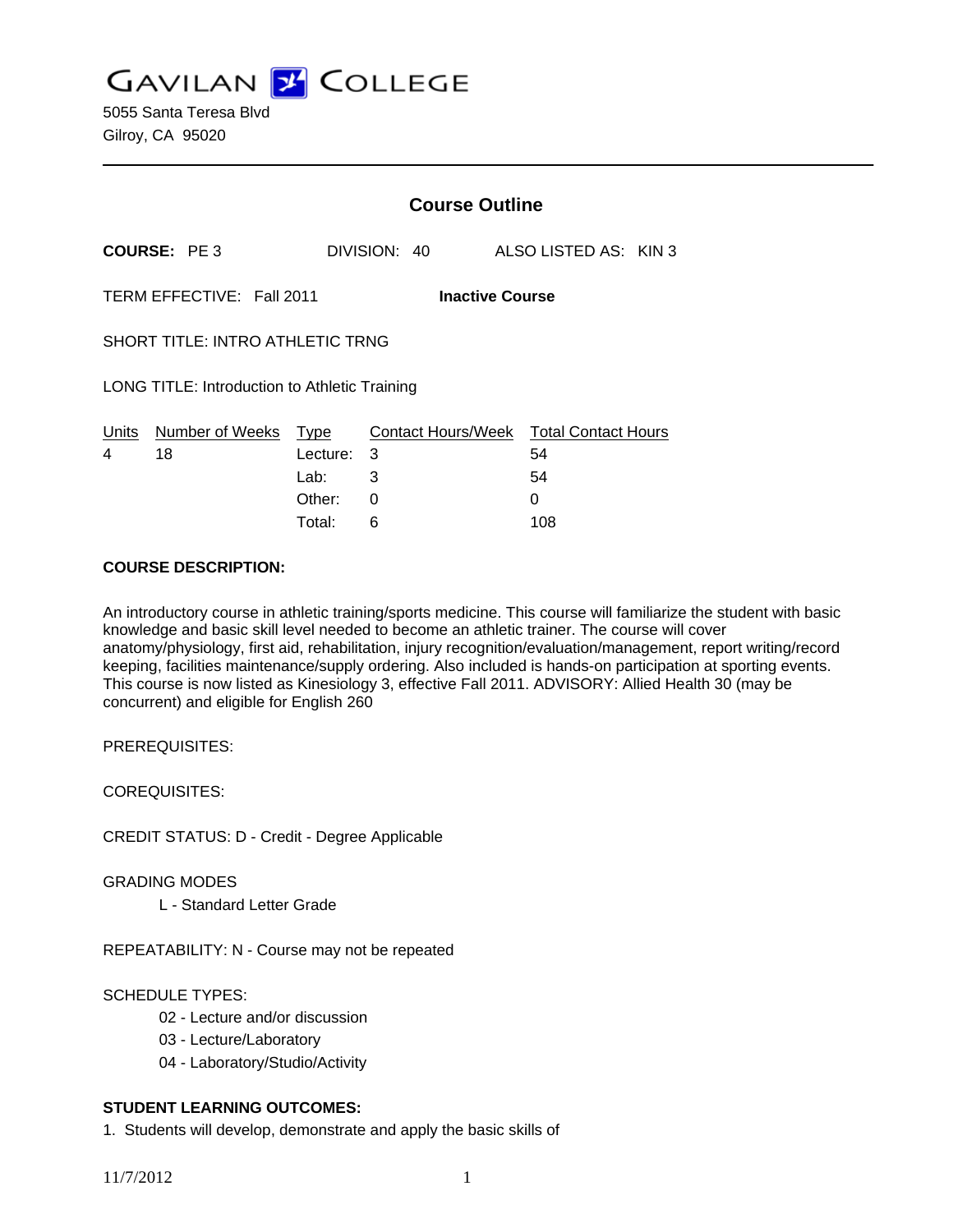athletic training relative to the daily operations of an athletic training facility. ILO: 2, 7, 1, 4 Measure: Performance, Role Playing, Exams 2. Students will assess an athletic injury, explain the basic anatomy and physiology involved in that injury, recognize the mechanics of that injury and provide an appropriate treatment for that injury. ILO: 2, 7, 1, 4 Measure: Demonstration, Oral Report, Exams 3. Students will appraise the legal duties of the athletic training position within the scope of California laws. ILO: 2, 7 , 6, 1 Measure: Project, Oral Exam, Written Exam

## **CONTENT, STUDENT PERFORMANCE OBJECTIVES, OUT-OF-CLASS ASSIGNMENTS**

Inactive Course: 11/08/2010.

This course is now listed as Kinesiology 3, effective Fall 2011.

Curriculum Approval Date: 11/26/2007

6 Lecture

6 Lab Hours

Presentation of syllabus and term paper requirements. The qualifications, responsibilities and legal issues involved in the athletic training profession will be discussed. Lectures on basic anatomy and physiology of injuries, injury prevention, periodization with conditioning and basic medical terminology will be provided. Quiz.

HW: Read related chapters in the textbook. Assignment - Medical Terminology.

SPO: The student will define what it means to be an athletic trainer.

They will discuss the factors which help prevent athletic injuries.

Tour and discussion of athletic training facilities, equipment,

supplies and training room administration. Presentations on

physiological responses to injury - inflammation response. Cellular reactions to stress will be demonstrated.

SPO: Students will demonstrate how to clean, disinfect, stock, file and record all athletic injuries into chart notes for the training room facility. They will recognize and record the physiological aspects of physical performance.

9 Lecture

9 Lab Hours

Presentations on the soft tissue anatomy and bony anatomy of the foot, ankle and lower leg; the knee; and the thigh, pelvis and hip.

HW: Read appropriate chapters in the textbook. Research two articles relating to the material discussed in class and write a report. Work on term paper.

SPO: Students will assess, describe, define and write a report on lower leg injuries; knee injuries and thigh, pelvis and hip injuries. Continue discussion on soft tissue and bones. Begin a functional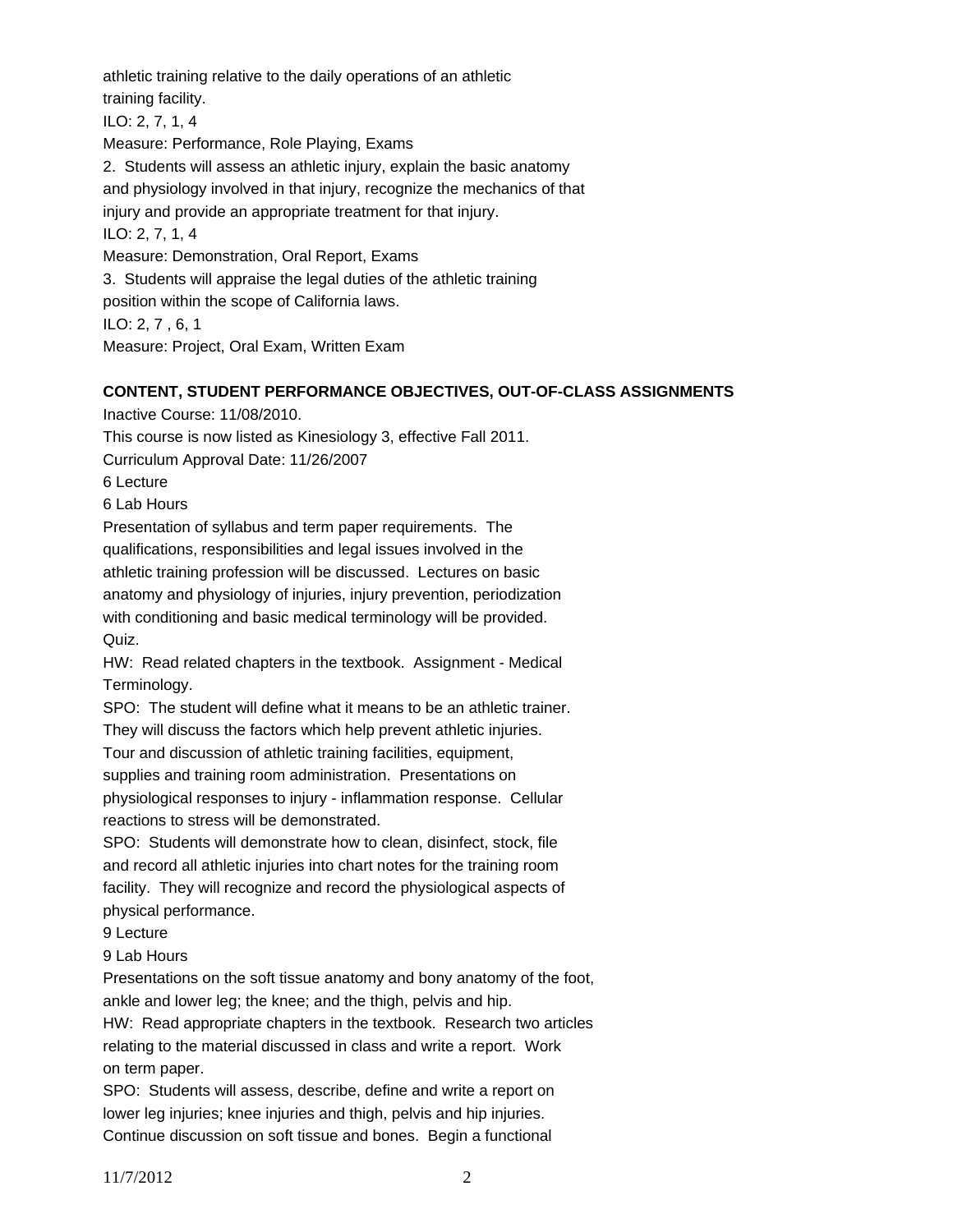assessment for the lower leg and supporting structures; the knee and supporting structures; and the thigh, pelvis, hip and supporting structures. Taping and bracing will be included.

SPO: Students will recognize, assess, write a report, and verbalize information about lower leg injuries; knee injuries; and thigh, pelvis and hip injuries.

9 Lecture

9 Lab Hours

Lecture on emergency plans. The legal ramifications regarding proper policy and procedures will be discussed. Review of lower extremity anatomy, including mechanisms of injury, signs and symptoms of injury and treatment of injury. Midterm.

HW: Read related chapters in the text. Work on term paper.

Assignment - Develop an Emergency Plan.

SPO: The student will define, recognize and describe the information pertinent to an emergency plan. They will be able to assess, describe, define and write a report on lower extremity injuries.

Walking tour of campus facilities, making note of telephone placements and access roads as they relate to an emergency plan. Review lower extremity information presented during lectures. Review midterm.

Begin a discussion on upper body anatomy.

SPO: Students will assess, describe, define and write reports for upper extremity injuries.

6 Lecture

6 Lab Hours

Presentations on the soft tissue anatomy and bony anatomy of the shoulder and the elbow, wrist and hand.

HW: Read chapters in the textbook relating to the lecture material. Continue work on term paper.

SPO: The students will assess, describe, define and write a report for shoulder injuries and elbow, wrist and hand injuries.

Continue with soft tissue and bones. Begin functional assessments of the shoulder and supporting structures and the elbow, wrist and hand and their supporting structures. Taping and bracing will be included. SPO: The students will recognize, assess and verbalize information relating to shoulder and elbow, wrist and hand injuries.

9 Lecture

9 Lab Hours

Cervical, thoracic and lumbar spine soft tissue and bony anatomy will be presented. Lectures on thoracic and abdominal injuries.

HW: Read appropriate chapters in the textbook. Assignment - Video project related to material presented.

SPO: Students will assess, describe, define and write about cervical, thoracic, lumbar and abdominal injuries. They will discuss their homework assignment. Finish working on term paper.

Continue with presentation on soft tissue and bones. Begin functional assessments of cervical, thoracic, lumbar spine, abdominal and supporting structures injuries. Taping and bracing will be included.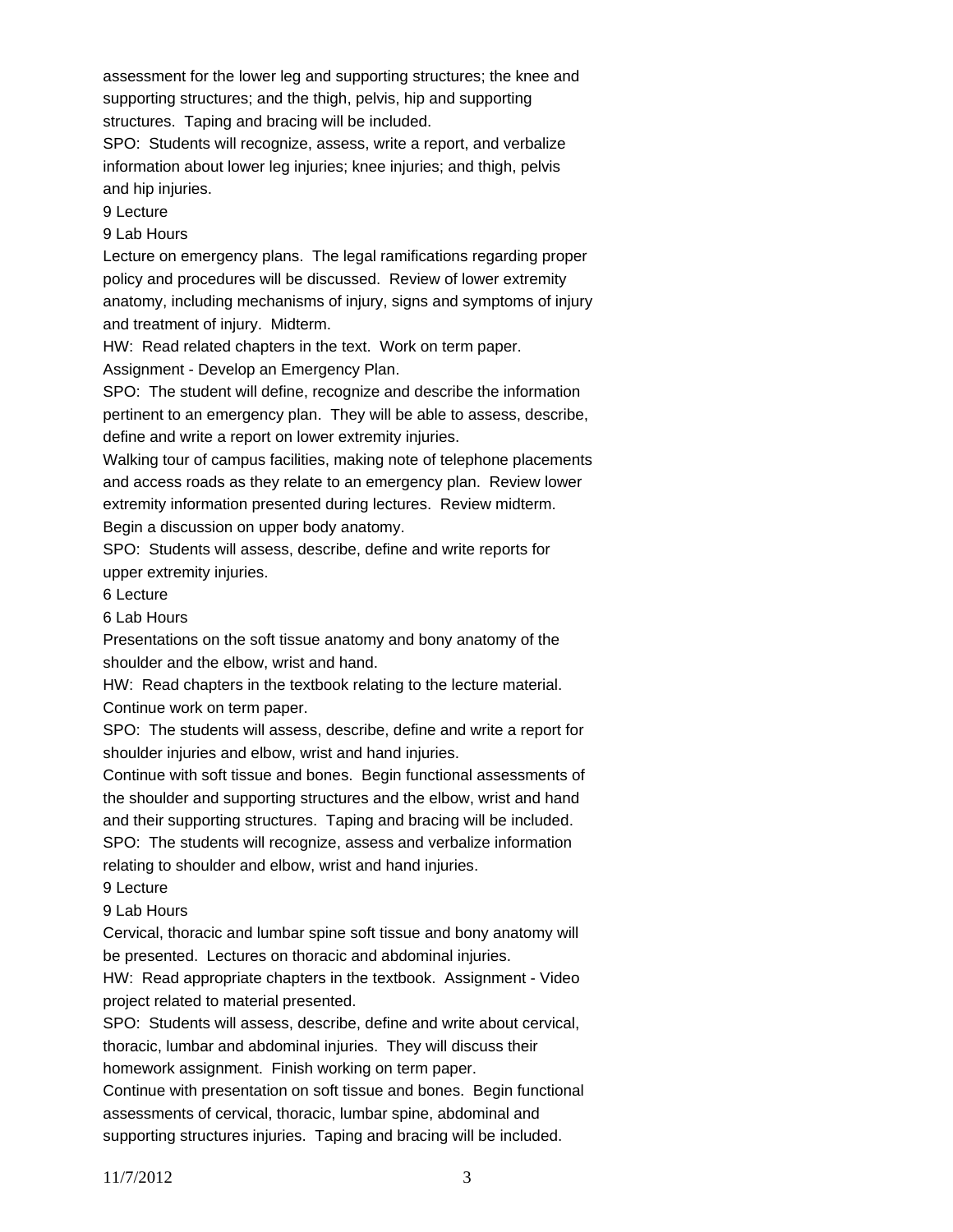SPO: Students will recognize, assess and discuss spine, abdominal and thoracic injuries.

6 Lecture

6 Lab Hours

Lecture on soft tissue anatomy and bony anatomy of the head.

Presentations of term papers.

HW: Read related chapter in the textbook. Assignment - Library project related to lecture material.

SPO: Students will assess, describe, define and write about head injuries. They will discuss their term paper.

Continue with information about the soft tissue and bones of the head.

Begin a functional assessment of head injuries and supporting structures.

SPO: Students will recognize, assess and discuss head injuries.

6 Lecture

6 Lab Hours

Discussion on skin injuries and infectious diseases. Review of all

material covered in preparation for practical exam.

HW: Read appropriate textbook chapter. Review material for practical and written finals.

SPO: Students will assess, describe, define and write about skin injuries and infectious diseases.

Continue with presentation on skin injuries and infectious diseases.

Begin functional assessments of supporting structures. This will

include taping and bandaging. Complete practical exam portion of the final.

SPO: Students will recognize, assess and discuss skin injuries and infectious diseases.

2 Hours

Written final.

Included in content section of course outline.

## **METHODS OF INSTRUCTION:**

Lecture, Demonstration, Guided Practice, Video Analysis and Interpretation, Discussion.

## **METHODS OF EVALUATION:**

The types of writing assignments required: Written homework Essay exams Term papers Other: Note taking The problem-solving assignments required: Homework problems Field work **Quizzes** Exams The types of skill demonstrations required: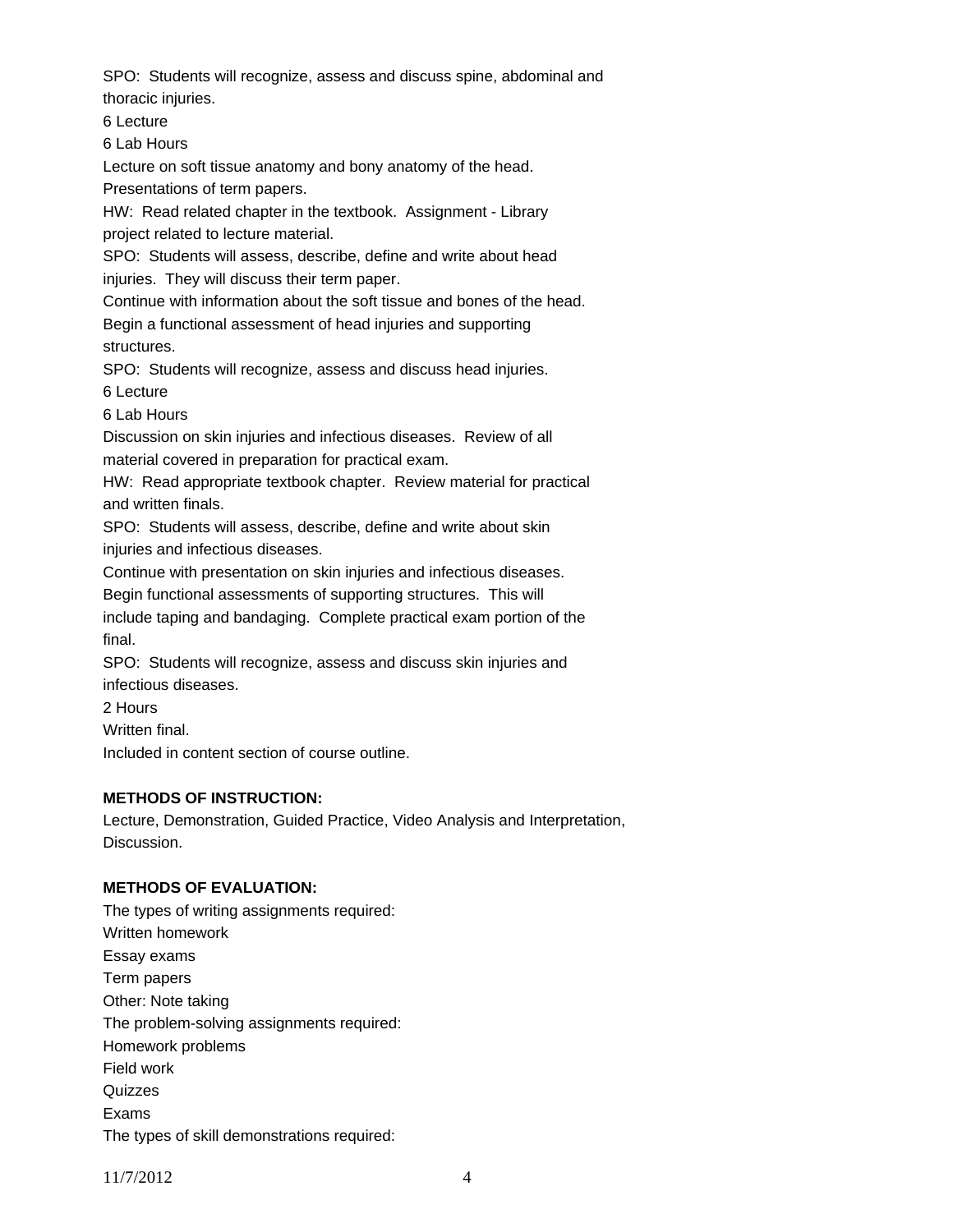Field work Performance exams The types of objective examinations used in the course: Multiple choice Matching items Completion Other: Written simulation/Problem solving Other category: None The basis for assigning students grades in the course: Writing assignments: 30% - 50% Problem-solving demonstrations: 15% - 25% Skill demonstrations: 15% - 25% Objective examinations: 15% - 25% Other methods of evaluation: 0% - 0%

## **REPRESENTATIVE TEXTBOOKS:**

Prentice, William E.; Arnheim's Principles of Athletic Training; McGraw Hill; 2006, or other appropriate college level text. Reading level of text: 13 grade. Verified by: Publisher

## **ARTICULATION and CERTIFICATE INFORMATION**

 Transferable CSU, effective 200830 UC TRANSFER: Transferable UC, effective 200830 Associate Degree: CSU GE: IGETC: CSU TRANSFER:

# **SUPPLEMENTAL DATA:**

Basic Skills: N Classification: A Noncredit Category: Y Cooperative Education: Program Status: 1 Program Applicable Special Class Status: N CAN: CAN Sequence: CSU Crosswalk Course Department: PE CSU Crosswalk Course Number: 3 Prior to College Level: Y Non Credit Enhanced Funding: N Funding Agency Code: Y In-Service: N Occupational Course: E Maximum Hours: